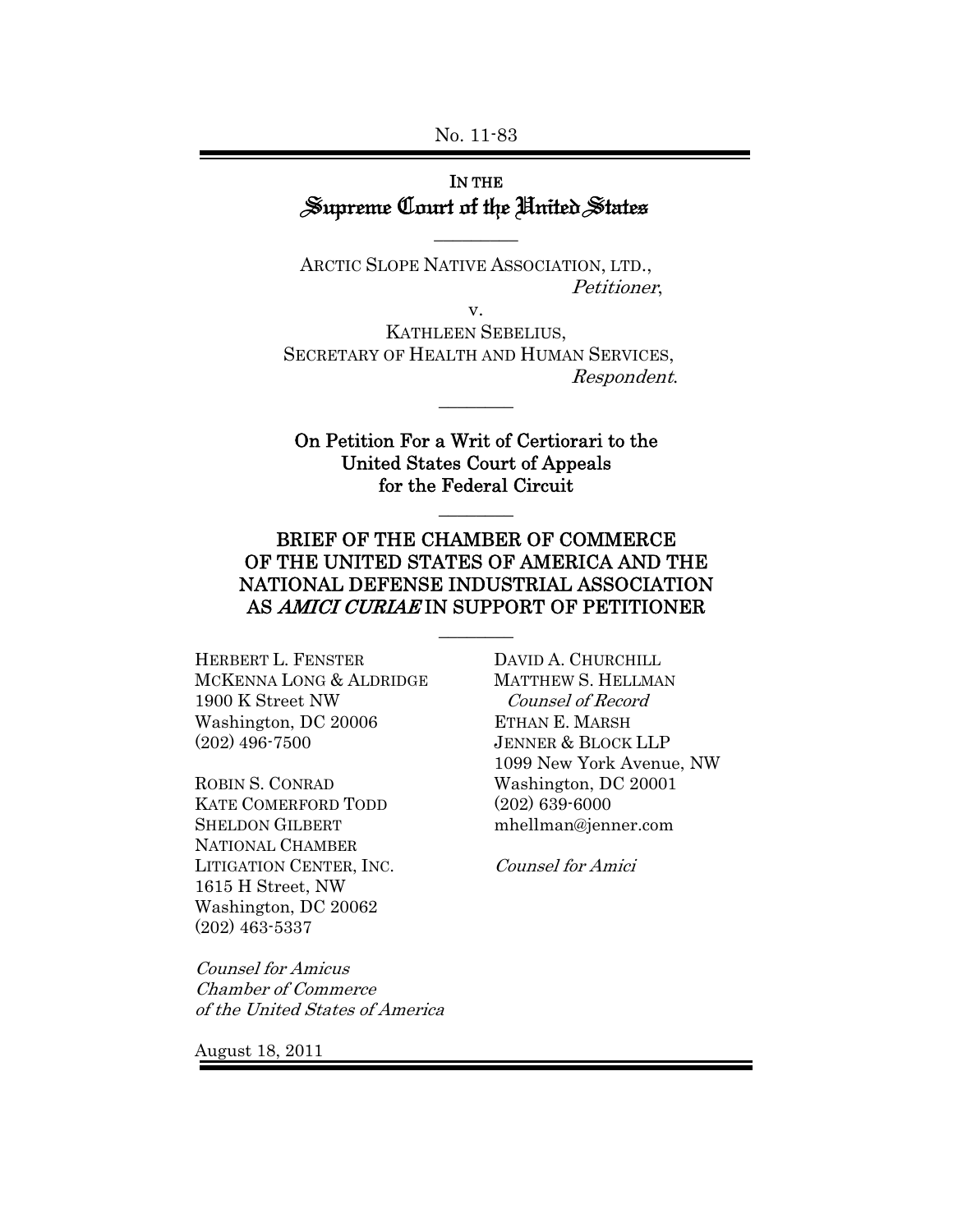### i TABLE OF CONTENTS

| INTEREST OF AMICI CURIAE1                                                                                                                                                                                   |
|-------------------------------------------------------------------------------------------------------------------------------------------------------------------------------------------------------------|
| INTRODUCTION AND SUMMARY OF                                                                                                                                                                                 |
| REASONS FOR GRANTING THE PETITION 7                                                                                                                                                                         |
| I. THE RULING BELOW UPENDS THE<br>SETTLED UNDERSTANDING OF THE<br>GOVERNMENT CONTRACTING CLAUSE<br>"SUBJECT TO THE AVAILABILITY OF                                                                          |
| II. BECAUSE "SUBJECT TO THE<br>AVAILABILITY OF APPROPRIATIONS"<br>CLAUSES ARE UBIQUITOUS IN<br>GOVERNMENT CONTRACTS, THE<br>RULING BELOW WILL HAVE AN<br>ENORMOUS AND DESTABILIZING<br>IMPACT ON GOVERNMENT |
|                                                                                                                                                                                                             |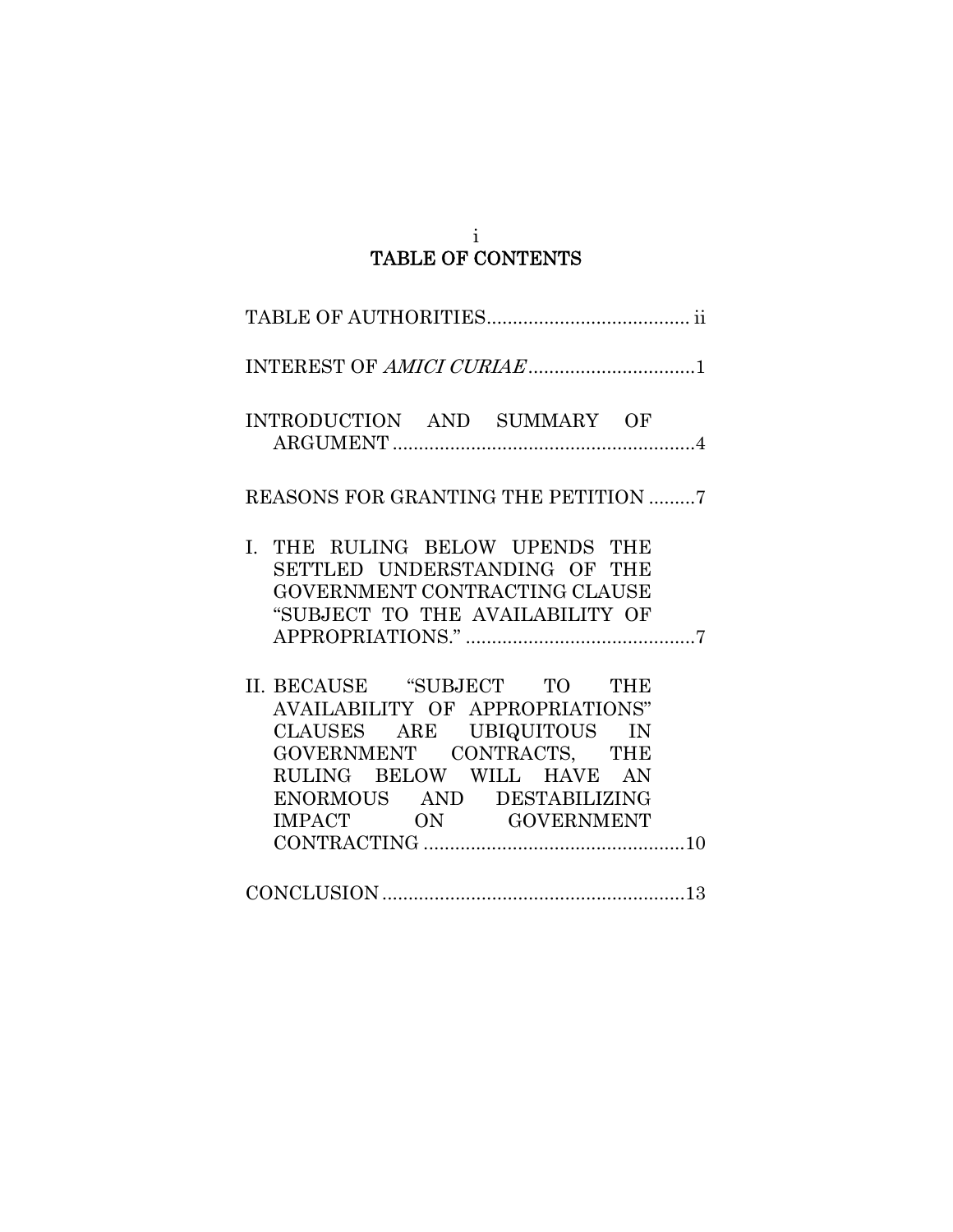### ii TABLE OF AUTHORITIES

### **CASES**

| Cherokee Nation of Oklahoma v. Leavitt,                                    |
|----------------------------------------------------------------------------|
| Comptroller General Warren To The<br>Postmaster General, 21 Comp. Gen. 864 |
| <i>Ferris v. United States, 27 Ct. Cl. 542</i>                             |
| Ramah Navajo Chapter v. Salazar, 644 F.3d                                  |
| To the Secretary of the Interior, 39 Comp.                                 |
| <b>STATUTES AND REGULATIONS</b>                                            |
|                                                                            |
|                                                                            |
|                                                                            |
|                                                                            |
|                                                                            |
|                                                                            |
|                                                                            |
|                                                                            |
|                                                                            |
|                                                                            |
|                                                                            |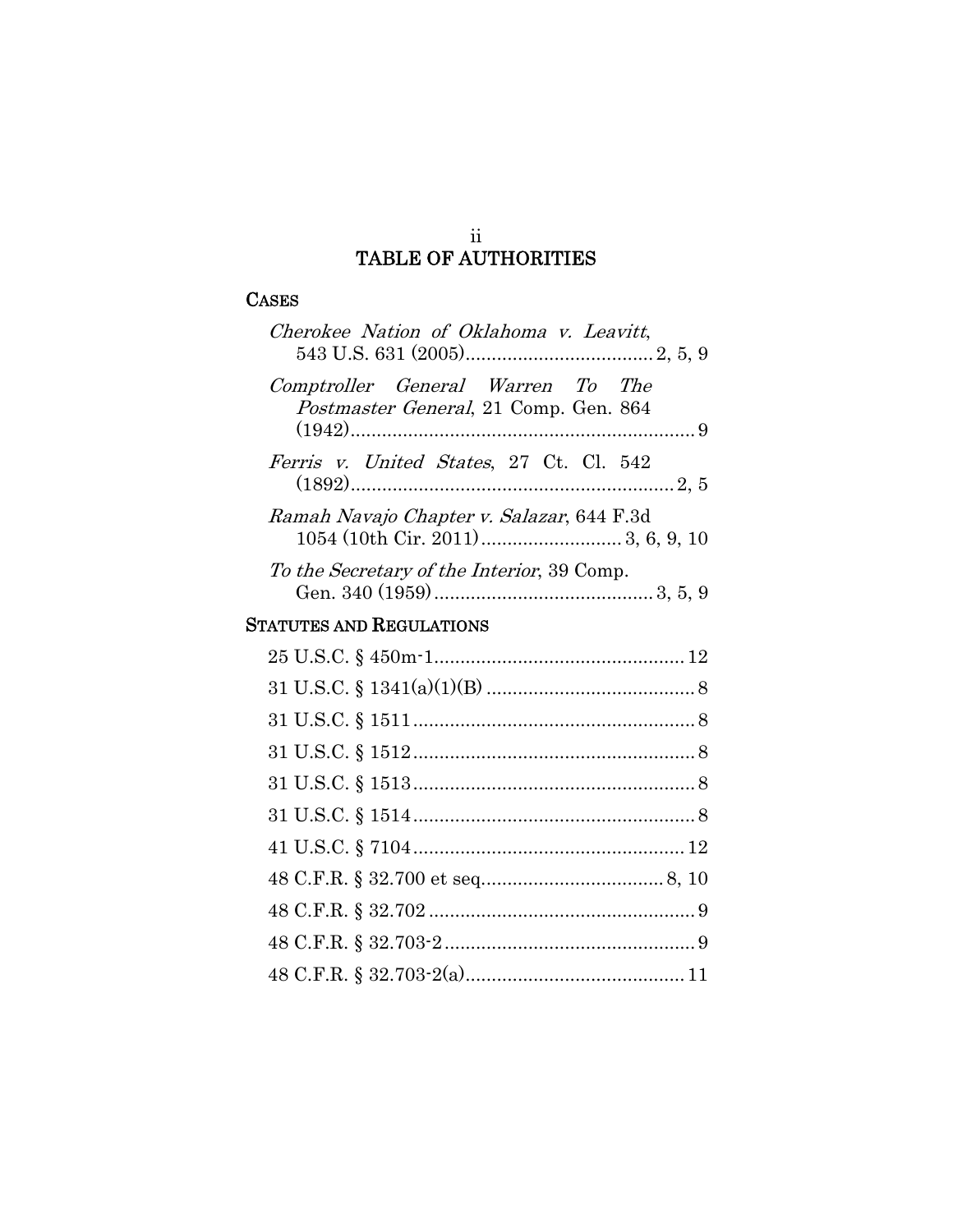| ۰.<br>× | ×<br>۰. | ×<br>۰. |  |
|---------|---------|---------|--|
| ×       | ×       | ×       |  |
|         |         |         |  |

#### OTHER AUTHORITIES

Brief of Amici Curiae the Chamber of Commerce of the United States of America, et al. In Support of the Cherokee Nation and Shoshone-Paiute Tribes, Cherokee Nation of Oklahoma v. Leavitt, 543 U.S. 631 (2005) (No. 02- 1472), 2004 WL 1386408 ................................... 3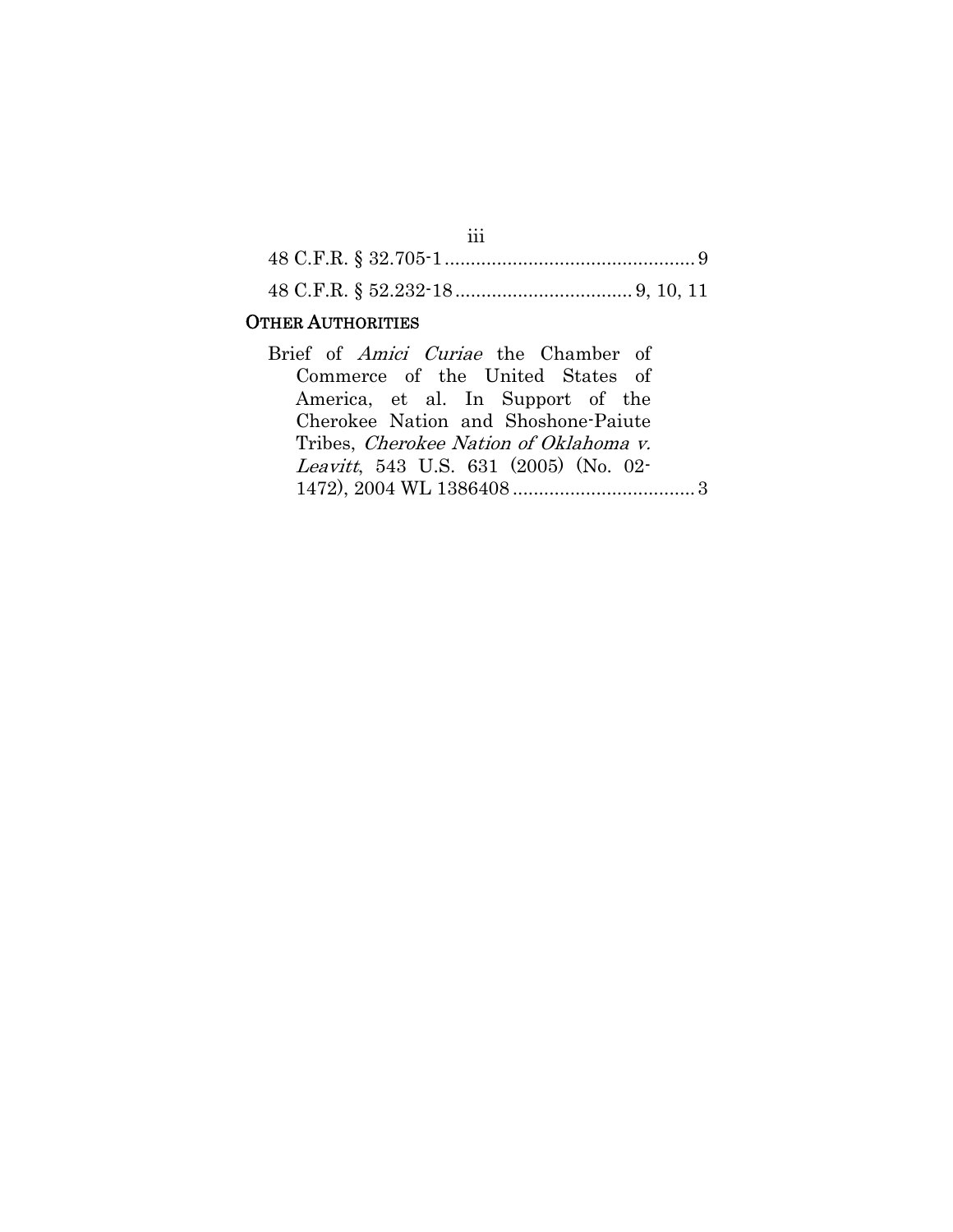# INTEREST OF AMICI CURIAE

Amici curiae are the Chamber of Commerce of the United States of America ("the Chamber") and the National Defense Industrial Association ("NDIA").1

The Chamber is the world's largest business federation. The Chamber represents 300,000 direct members and indirectly represents the interests of more than three million companies and professional organizations of every size, in every industry, and from every region of the country. An important function of the Chamber is to represent the interests of its members in matters before Congress, the Executive Branch, and the courts. To that end, the Chamber regularly files *amicus curiae* briefs in  $-$  or itself initiates – cases that raise issues of vital concern to the Nation's business community.

NDIA is a non-partisan, non-profit organization with a membership of 1,766 companies and over 90,000 individuals, including some of the nation's largest defense contractors. NDIA members contract to provide a wide variety of goods and services to the government. NDIA thus has a specific interest in government policies and practices concerning the government's acquisition of goods and services and its fulfillment of its contractual obligations.

<sup>1</sup> No counsel for any party has authored this brief in whole or in part, and no person other than *amici* and their counsel have made any monetary contribution intended to fund the preparation or submission of this brief. All counsel of record for all parties received timely notice of amici's intent to file this brief and all parties have consented to its filing.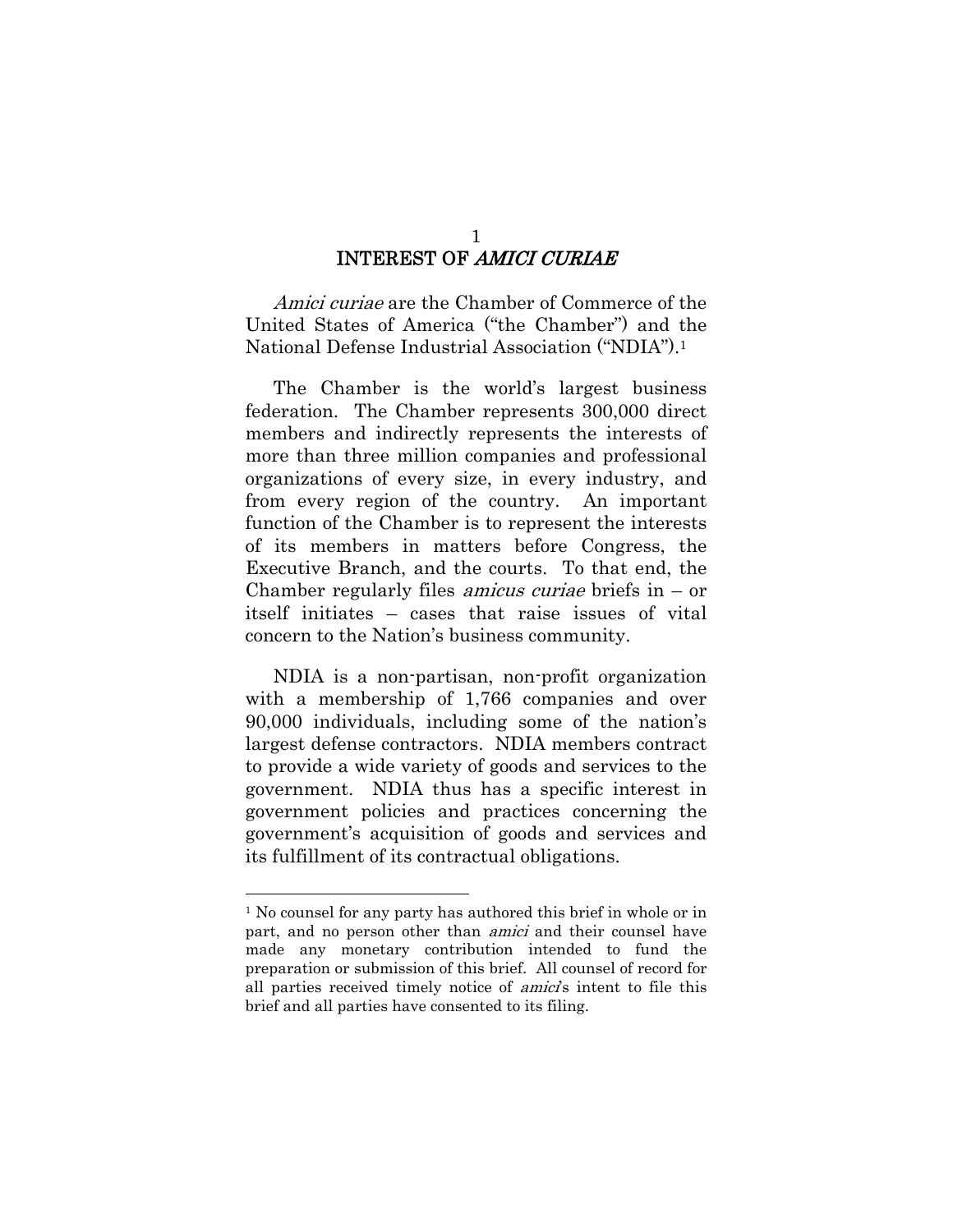The issues presented in this case could have profound implications for Chamber and NDIA members. The decision of the U.S. Court of Appeals for the Federal Circuit, *Arctic Slope Native Assoc.*, Ltd v. Sebelius, 629 F.3d 1296 (Fed. Cir. 2010), effectively holds that the government may disregard its contractual promise to pay for goods delivered and services rendered whenever the government inserts a clause stating the contract is "subject to the availability of appropriations" and the government exhausts the funding appropriation. The "subject to availability of appropriations" clause, according to the decision below, trumps the 120-year old Ferris doctrine, which holds that the government is not excused from payment of a contract simply because it has chosen to spend the appropriated funds on another project. Ferris v. United States, 27 Ct. Cl. 542 (1892).

The Federal Circuit's decision upsets the settled meaning of the phrase "subject to the availability of appropriations," which had always been understood to mean merely that a contract is operative only if and when the appropriation subsequently is made, and not that funds actually appropriated could be spent elsewhere. *Cherokee Nation of Okla. v.* Leavitt, 543 U.S. 631, 634 (2005) ("This kind of language normally makes clear that a contracting party can negotiate a contract prior to the beginning of a fiscal year but that the contract will not become binding unless and until Congress appropriates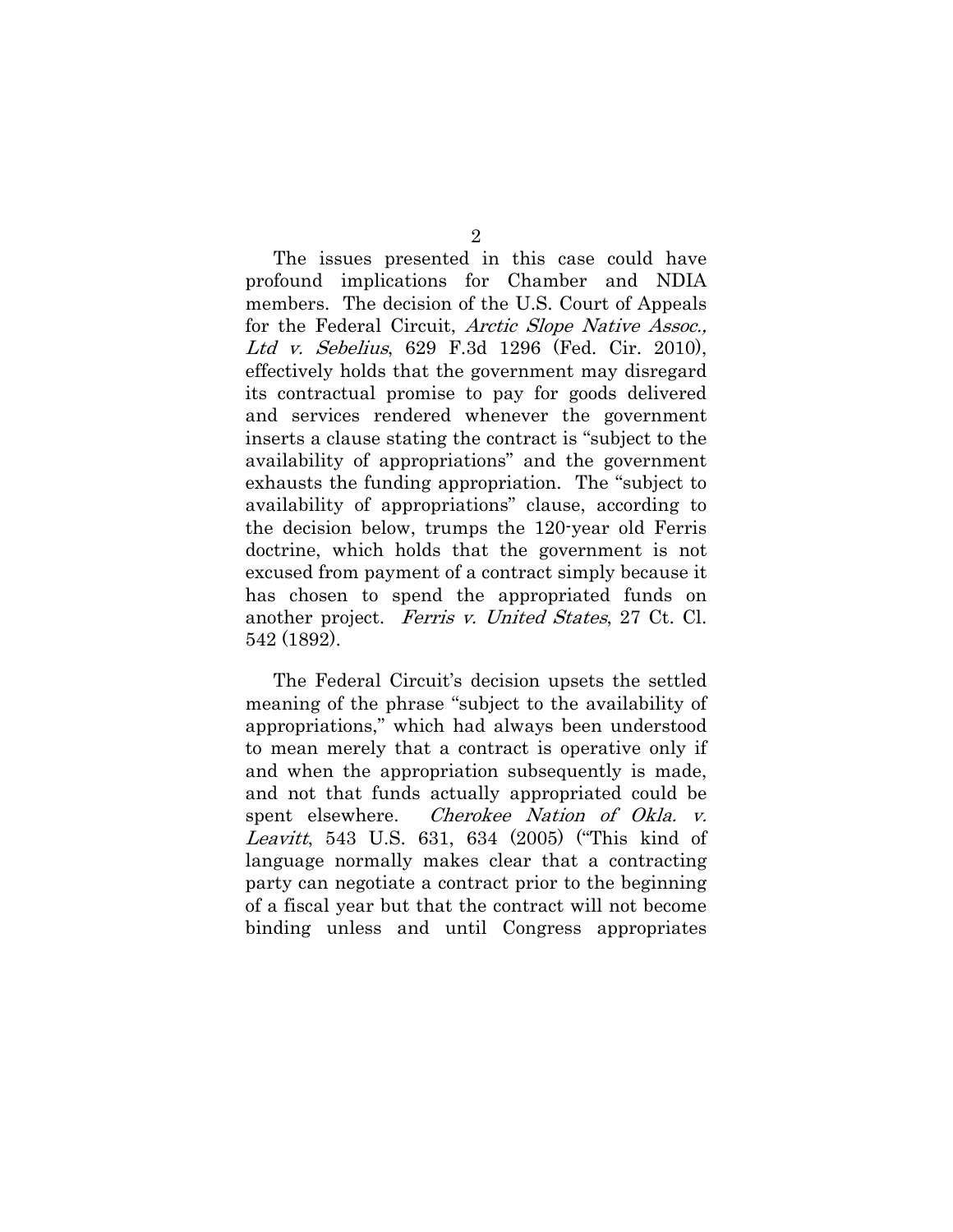funds for that year"); To the Secretary of the Interior, 39 Comp. Gen. 340, 342 (1959). It also conflicts with the interpretation that the U.S. Court of Appeals for the Tenth Circuit adopted in a case with nearly identical facts. Ramah Navajo Chapter v. Salazar, 644 F.3d 1054 (10th Cir. 2011). The misinterpretation of this phrase has potentially farreaching consequences for government contractors and the government itself. This phrase is a staple of government contracts, appearing in many standard clauses in the Federal Acquisition Regulation ("FAR") and its supplements. Amici have a critical interest in ensuring that this Court reaffirms the government's reliability as a contracting partner and protects the settled expectations of the government contracting industry regarding the meaning of this common phrase.

<sup>2</sup> Amici also challenged the government's flawed interpretation of "subject to the availability of appropriations" language in Cherokee. See Brief of Amici Curiae the Chamber of Commerce of the United States of America, et al., In Support of the Cherokee Nation and Shoshone-Paiute Tribes, Cherokee Nation of Okla. v. Thompson, 543 U.S. 631 (2005) (No. 02-1472), 2004 WL 1386408.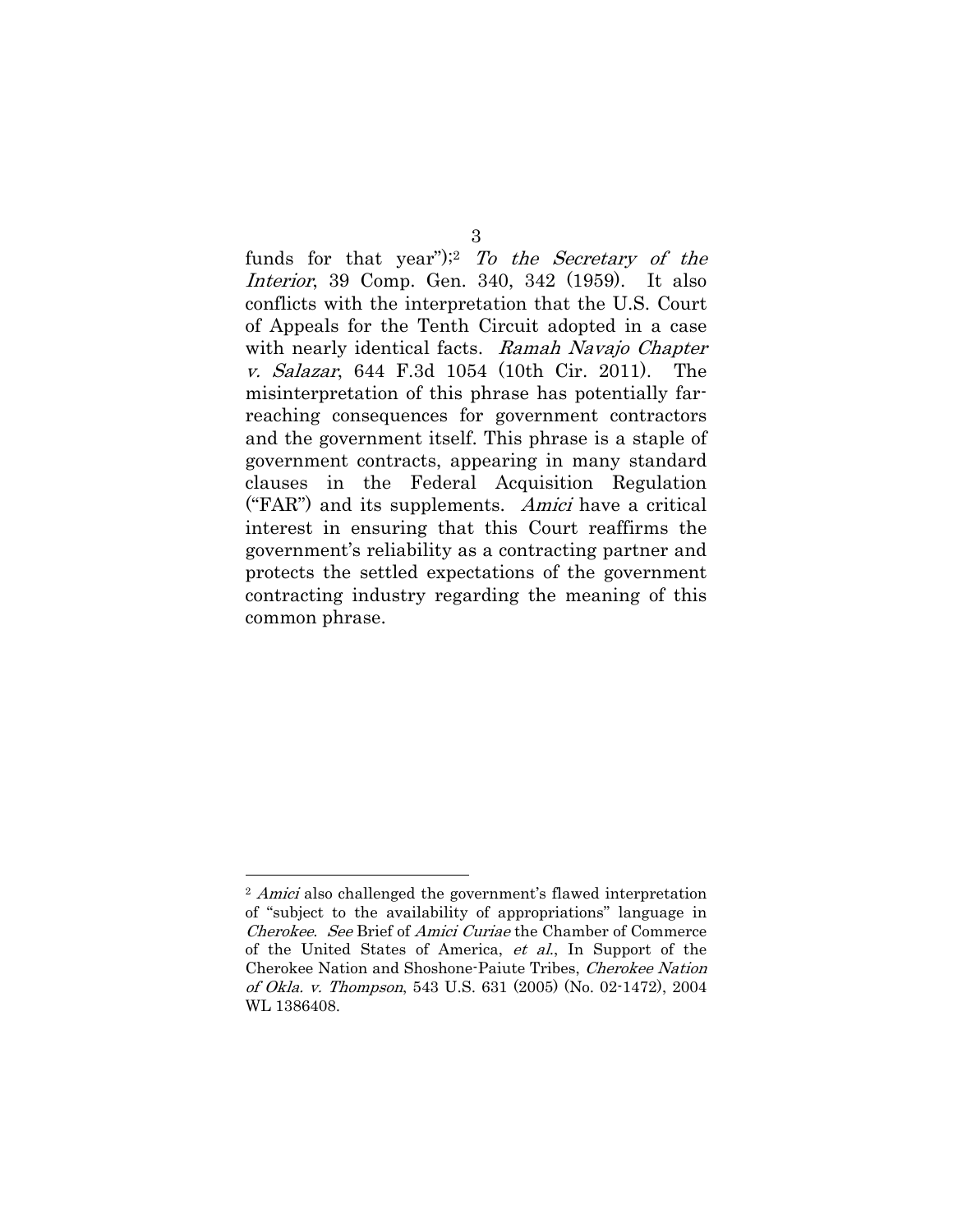## INTRODUCTION AND SUMMARY OF ARGUMENT

The decision below effectively holds for the first time that the phrase "subject to the availability of appropriations" in a government contract means that the government is not obligated to pay the contractor the stated contract price when the contract has been fully performed but where the government has chosen to spend the available funds on other projects. Pet. App. at 14a. Amici write to emphasize that the question presented is of exceptional importance to the entire government contracting community.

In this case, Petitioner had contracted with the United States to provide health services to Indian tribes. Pet. App. at 2a. Although there was no dispute that Petitioner had provided the services pursuant to its contract, the United States declined to pay Petitioner on the ground that it had already spent the funds appropriated for the contract on other tribal health providers. Id. at 6a-7a.

In its opinion excusing the United States from its contractual obligation, the Federal Circuit recounted that under the 120-year-old Ferris doctrine, reaffirmed by this Court in 2005 in Cherokee, 543 U.S. at 641, the government is not free to refuse to pay performing contractors on the ground that it had spent the money elsewhere. Pet. App. at 11a. The court also dutifully acknowledged that this Court had spoken in *Cherokee* to the "subject to the availability of appropriations" language and rejected it as an "excuse" generally for the failure to pay. Pet.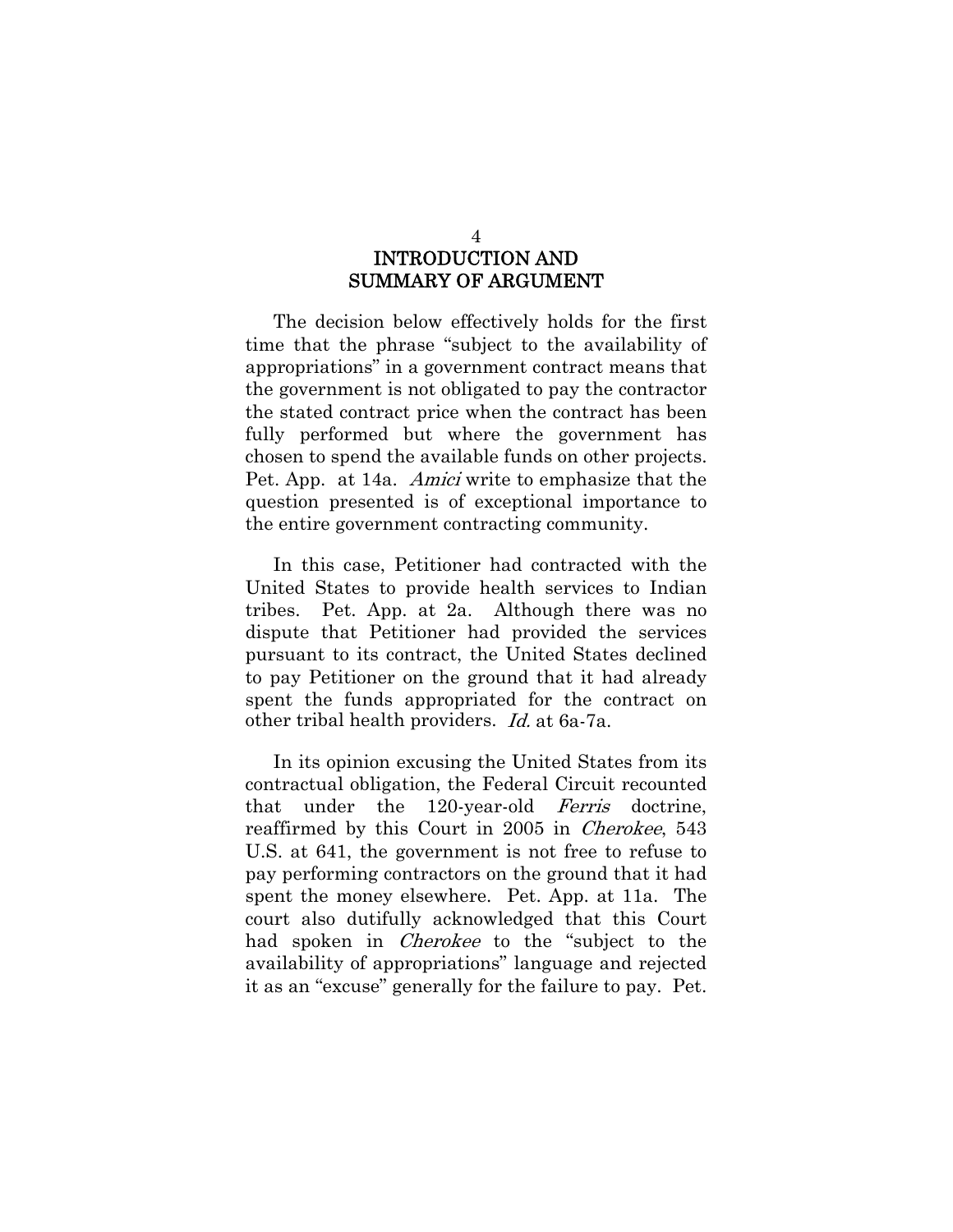App. at 12a. The Federal Circuit then purported to distinguish this case as somehow different because of the existence of what it terms a "statutory cap," language that the appropriation was "not to exceed" a certain sum. Id. at 12a-13a. As Petitioner correctly explains, however, the "not to exceed" language is a red herring because *every* appropriation sets a total amount that an agency may not lawfully exceed. Pet. at 12. The "not to exceed" language simply does not undo the foundational rule that the government may not avoid payment by spending appropriated funds elsewhere. Id. at 12-15. It is singularly the government's responsibility to determine – and singularly beyond the power of the contractor to know – whether funds remain available for a contract. Ferris, 27 Ct. Cl. at 546.

Stripped of the fig leaf of a "statutory cap," which does nothing to alter the reasonable expectations of the contracting party or the government's obligation to pay, Pet. at 13, the Federal Circuit's opinion is revealed for what it is, an exercise in rejecting this Court's decision in Cherokee and upending the settled meaning of the contract clause "subject to the availability of appropriations." Until now, that language had always been understood to make the contract operative only if and when the appropriation is subsequently made. Cherokee, 543 U.S. at 643; Interior, 39 Comp. Gen. at 342. The Federal Circuit's decision effectively rejected this understanding by holding for the first time that the subject-to-availability language in a contract can excuse the government from payment when it spends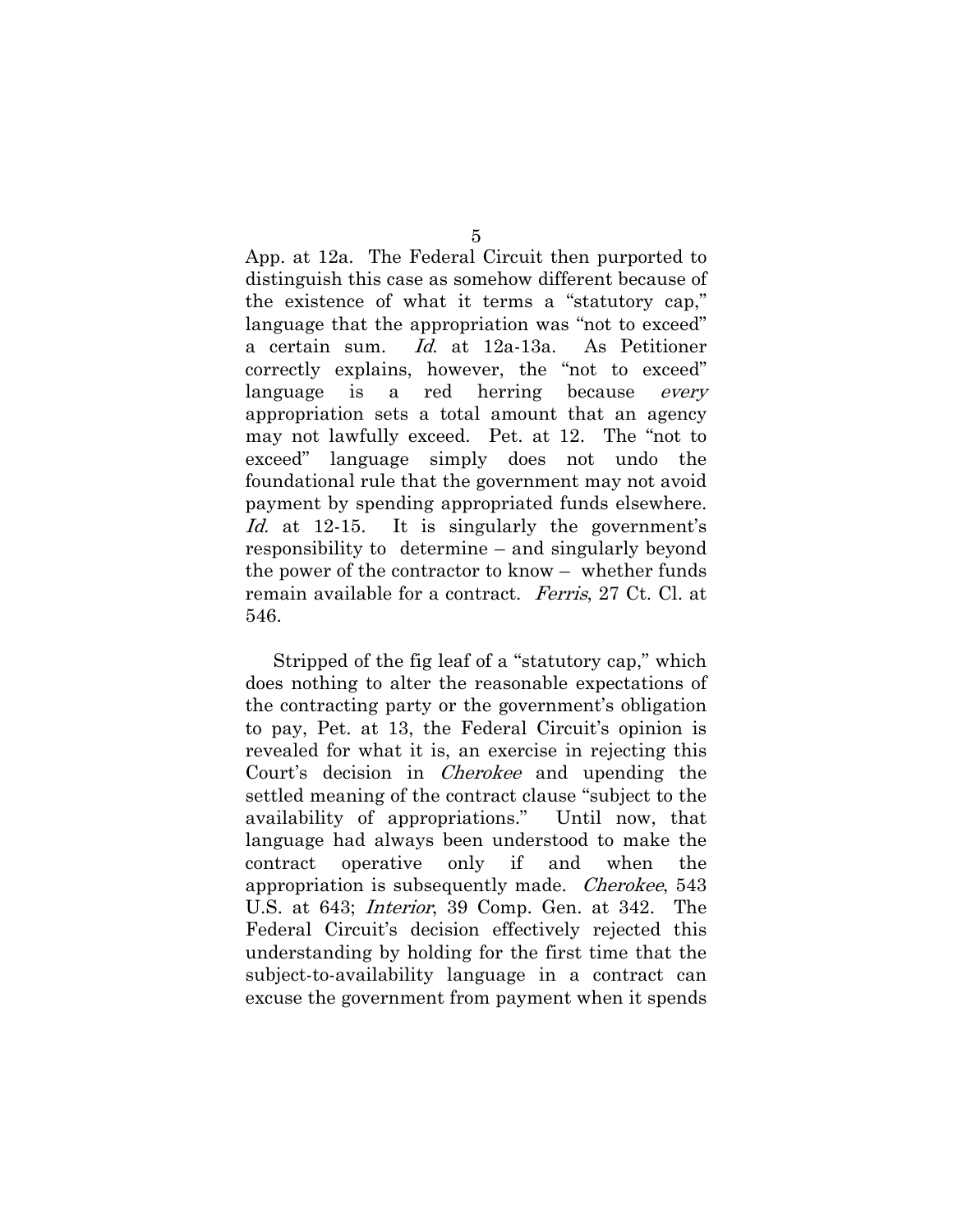funds that have been apportioned and allocated to a contract on other projects.

It is this upheaval of settled law that lies at the heart of the Federal Circuit's decision and is the focus of *amici's* attention. The ruling below does not merely upend the settled understanding of a common contractual provision; it makes contracts containing that provision illusory by giving the government a broad right to refuse payment for services rendered. This regime is grossly unfair to contractors, but it also does not serve well the government, which will find it difficult to find contracting partners willing to take on such risk.

That the Federal Circuit issued the decision below is of particular concern to *amici* because that is the jurisdiction in which most government contract disputes are decided. But the destabilizing effect of the decision is compounded by the fact that the Tenth Circuit has reached precisely the opposite conclusion, on precisely the same facts, in a recent opinion. See Ramah, 644 F.3d at 1072-73. A contractor's right to payment for services rendered should not depend on the happenstance of where that dispute is litigated. Only this Court can resolve that conflict, and amici urge it to do so.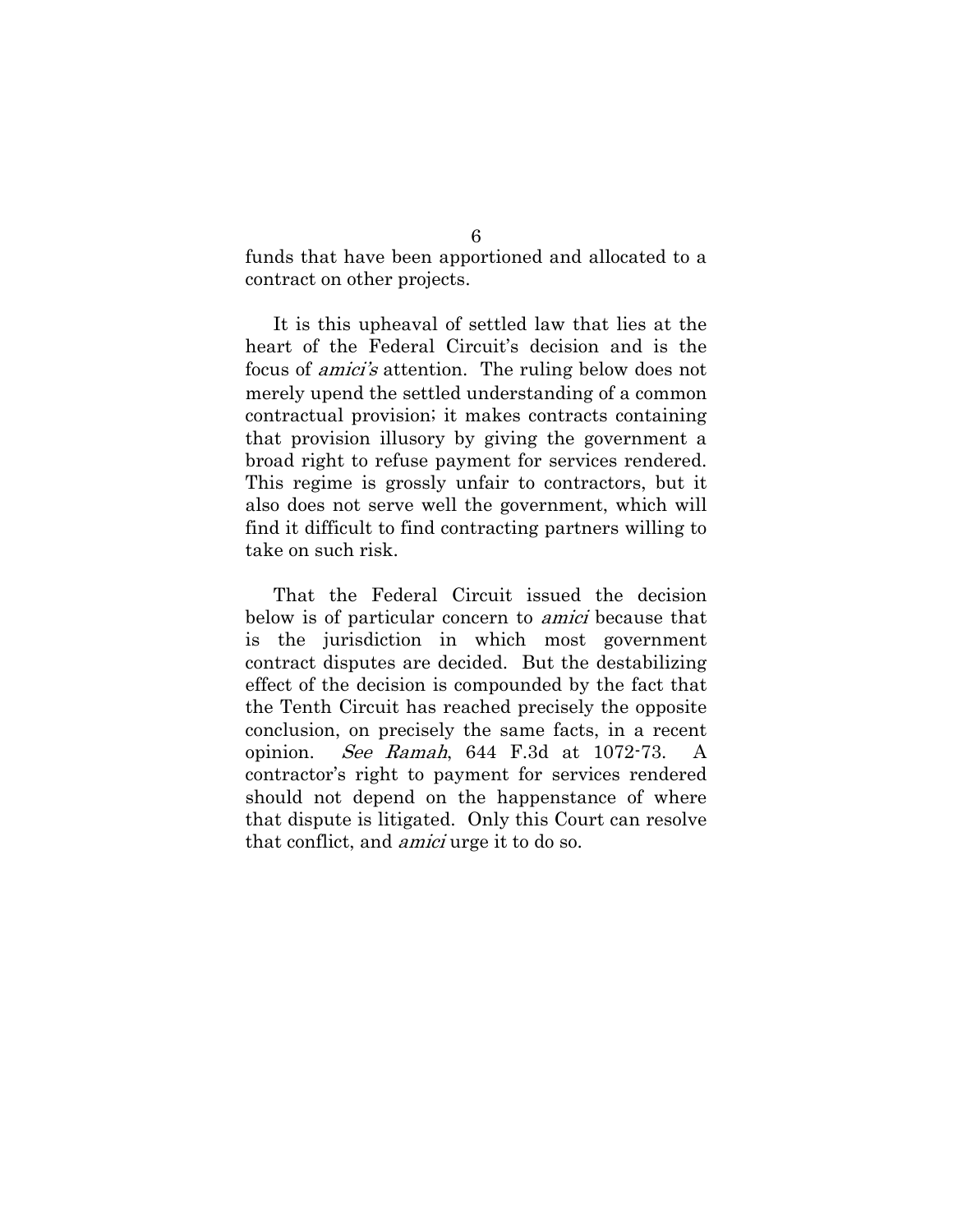### REASONS FOR GRANTING THE PETITION

### I. THE RULING BELOW UPENDS THE SETTLED UNDERSTANDING OF THE GOVERNMENT CONTRACTING CLAUSE "SUBJECT TO THE AVAILABILITY OF APPROPRIATIONS."

As Petitioner explains, it has been the consistent and universal understanding in the government contracting community for decades under the Ferris doctrine that the government may *not* be excused from payment on the ground that it has spent appropriated funds elsewhere. See Pet. at 13 (citing Ferris and other authority). The Ferris doctrine reflects the reality that in most situations a government contractor will have no way of knowing that the government has spent appropriated funds on other contractors. Id. As such, placing on the contractor the risk of the government's overdrawing the appropriation would be grossly unfair, particularly when the government's contracting officials have ready access to, and control over, the details of the appropriation's administration.

The Federal Circuit held that the *Ferris* doctrine is inapplicable where a government contract contains a provision stating that it is "subject to the availability of appropriations," apparently believing that language would adequately warn contractors that the government will choose to spend the appropriation on other projects. Pet. App. at 17a. But that phrase – which is found in countless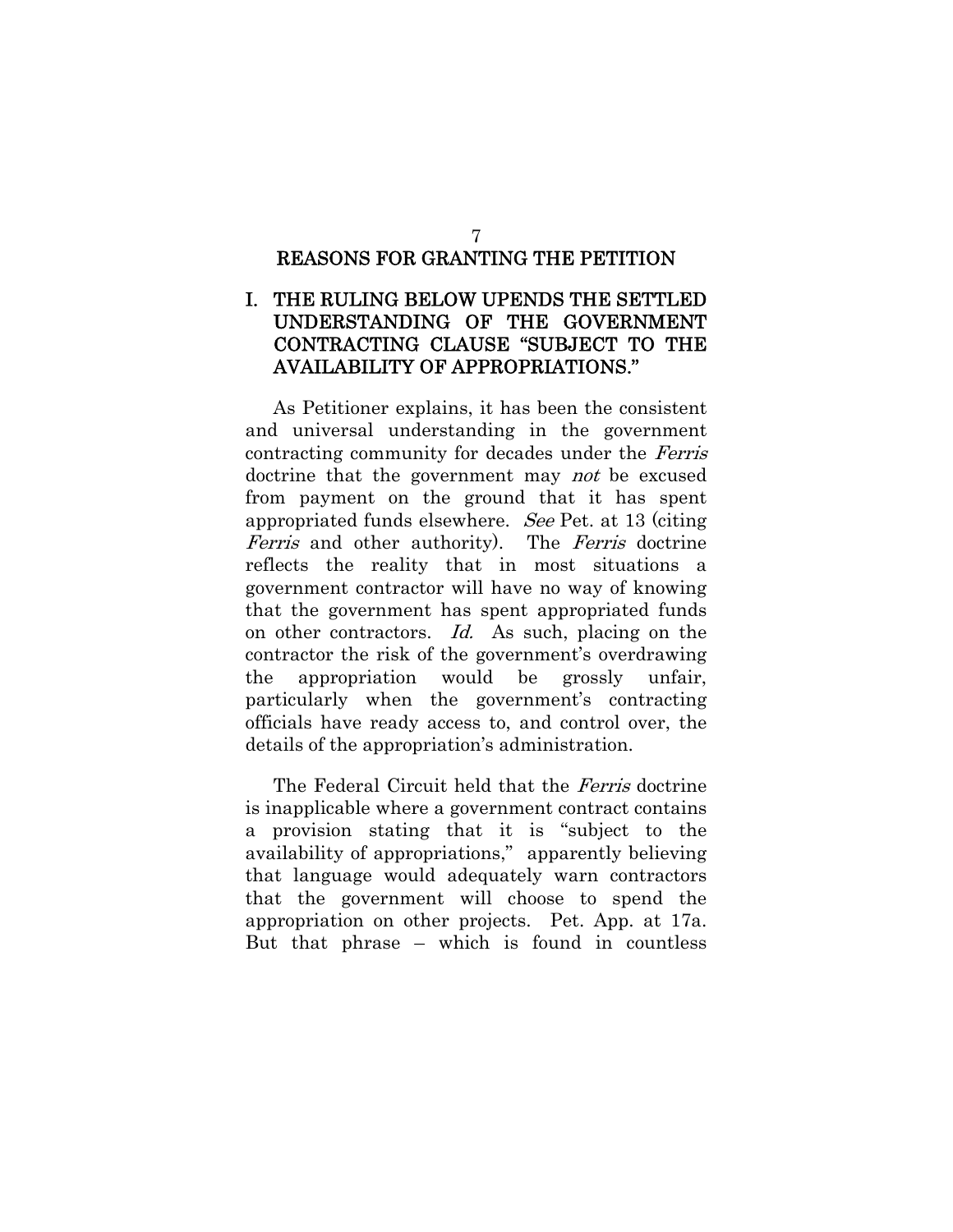government contracts – has never been intended to have that meaning.<sup>3</sup>

Instead, it has been the consistent understanding of the government contracting community and the government itself for decades that phrases of that type merely allow the government to fix the terms of the contract in advance of appropriations – and in advance of actually awarding a contract – without violating the Anti-Deficiency Act's prohibition on obligating funds in advance of Congress appropriating those funds, 31 U.S.C.  $\S$  1341(a)(1)(B); see also 48 C.F.R. § 32.700 et seq. That is, once Congress makes the appropriation and it becomes legally available, the condition imposed by the "subject to the availability of appropriations" clause is satisfied and the contract becomes binding. "Availability" in turn, carries the reasonable presumption that the government has fulfilled the requirements of 31 U.S.C. §§ 1511-1514 in apportioning and allocating the appropriated funds in such a manner as to avoid precisely what happened in this case, namely the exhaustion of the appropriated funds before all the contract payment provisions could be satisfied.

The Comptroller General, recognized as an expert authority in the area of appropriations and government contract law, has explained on

<sup>3</sup> The concept is variously expressed as "subject to the availability of funds," "subject to the availability of appropriations," and "contingent upon the availability of appropriated funds," among other formulations. There is no material difference in the effect of these phrases.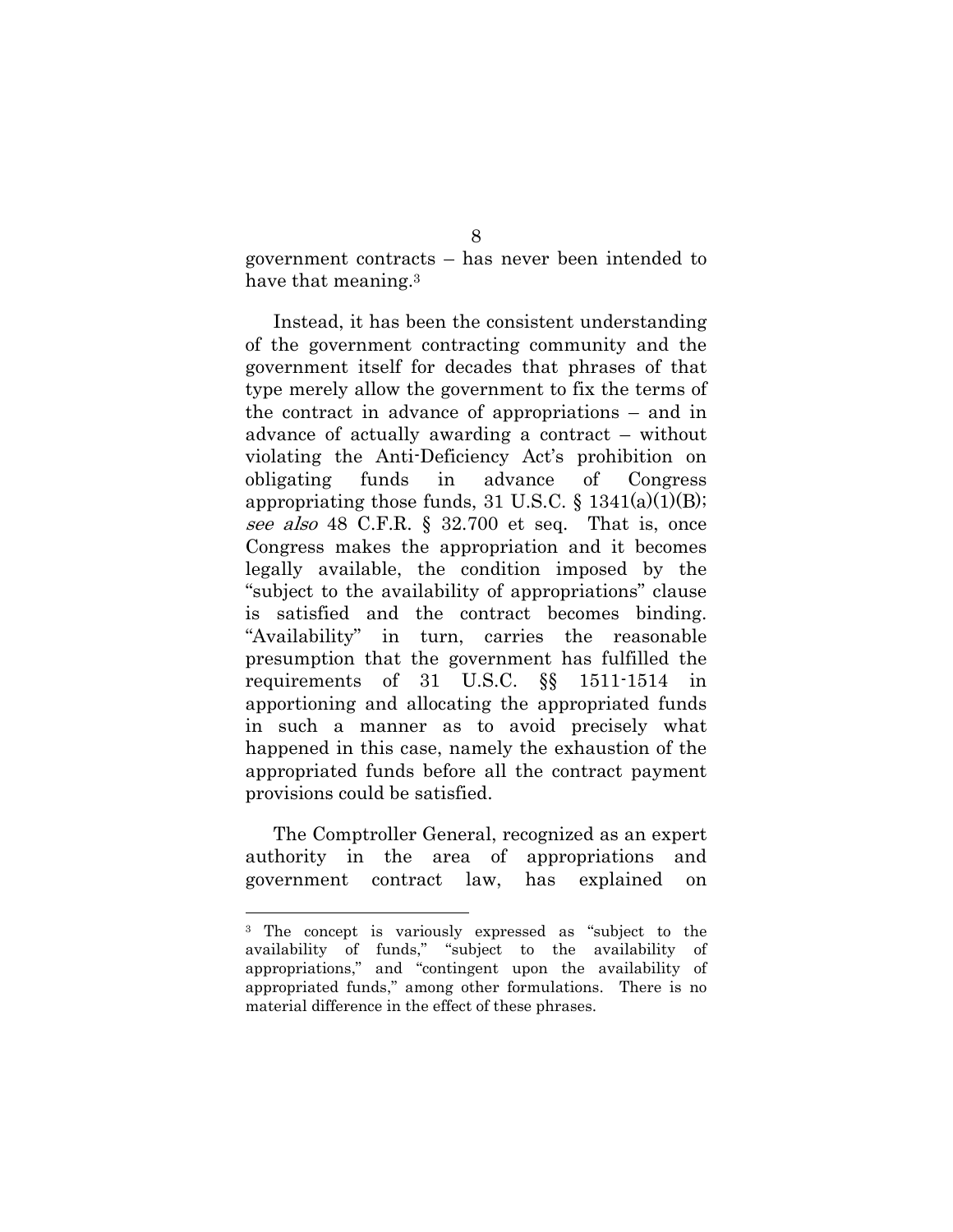numerous occasions that the effect of such language is to make the contract "operative only if and when the appropriation subsequently is made." Interior, 39 Comp. Gen. at 342; see also Comptroller General Warren to the Postmaster General, 21 Comp. Gen. 864, 864-65 (1942). And indeed, this Court noted the common understanding of the contractual language in Cherokee.4 543 U.S. at 643 ("This kind of language normally makes clear that an agency and a contracting party can negotiate a contract prior to the beginning of a fiscal year but that the contract will not become binding unless and until Congress appropriates funds for that year."); see also Ramah, 644 F.3d at 1067-68 (same). This is entirely consistent with the limited use of the phrase in the FAR. See 48 C.F.R. §§ 32.702, 32.703-2, 32.705-1; see also 48 C.F.R. § 52.232-18 (explaining that such provisions can be used to award a contract prior to the beginning of the fiscal year in which funds for the contract become legally available).

Now, however, under the rule of the decision below, "subject to availability" clauses play a far broader role. They would allow the government to refuse to pay a performing contractor on the ground that the appropriated funds were spent on another contract paid out of the same appropriated fund. In other words, the clause has been transformed from one that is concerned with ensuring that no contract becomes effective prior to an appropriation, to one

l

<sup>4</sup> This case, like Cherokee, concerns a genre of contracts not subject to the FAR but, as this Court recognized in that case, FAR provisions are expressive of the intent of government contracts in general. Cherokee, 543 U.S. at 640.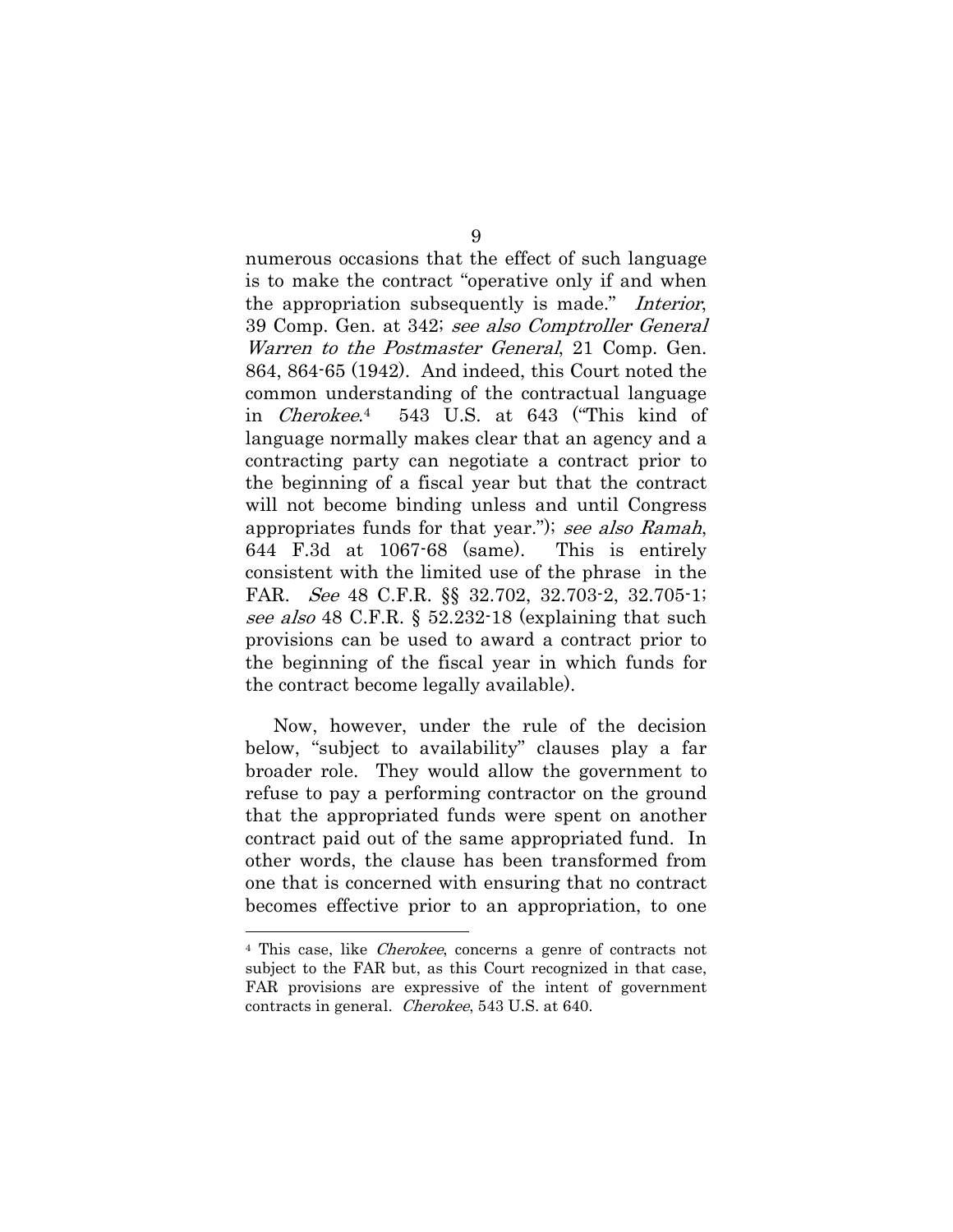that excuses the government from payment after the contract has gone into effect and the funds have been appropriated. See Ramah, 644 F.3d at 1073 (expressly disagreeing with decision below and holding that the government is freed from liability "only when congressional decisions standing alone – not discretionary agency actions – make funds unavailable for a specific contract").

### II. BECAUSE "SUBJECT TO THE AVAILABILITY OF APPROPRIATIONS" CLAUSES ARE UBIQUITOUS IN GOVERNMENT CONTRACTS, THE RULING BELOW WILL HAVE AN ENORMOUS AND DESTABILIZING IMPACT ON GOVERNMENT CONTRACTING .

The ruling below will have a dramatically broad sweep. The phrase "subject to the availability of appropriations" is commonplace in government contracts, appearing in contracts large and small, and in almost every field in which the government enters into contractual relations. For example, federal regulations require an "availability" clause in every cost reimbursement contract awarded by the federal government, except construction and architect-engineer contracts and those for which a substitute clause is prescribed by agency regulation. 48 C.F.R. § 32.700 et seq.; 48 C.F.R. § 52.232-18. As such, major research and development contracts for future defense systems, among other programs, and particularly risky production contracts generally will include this clause.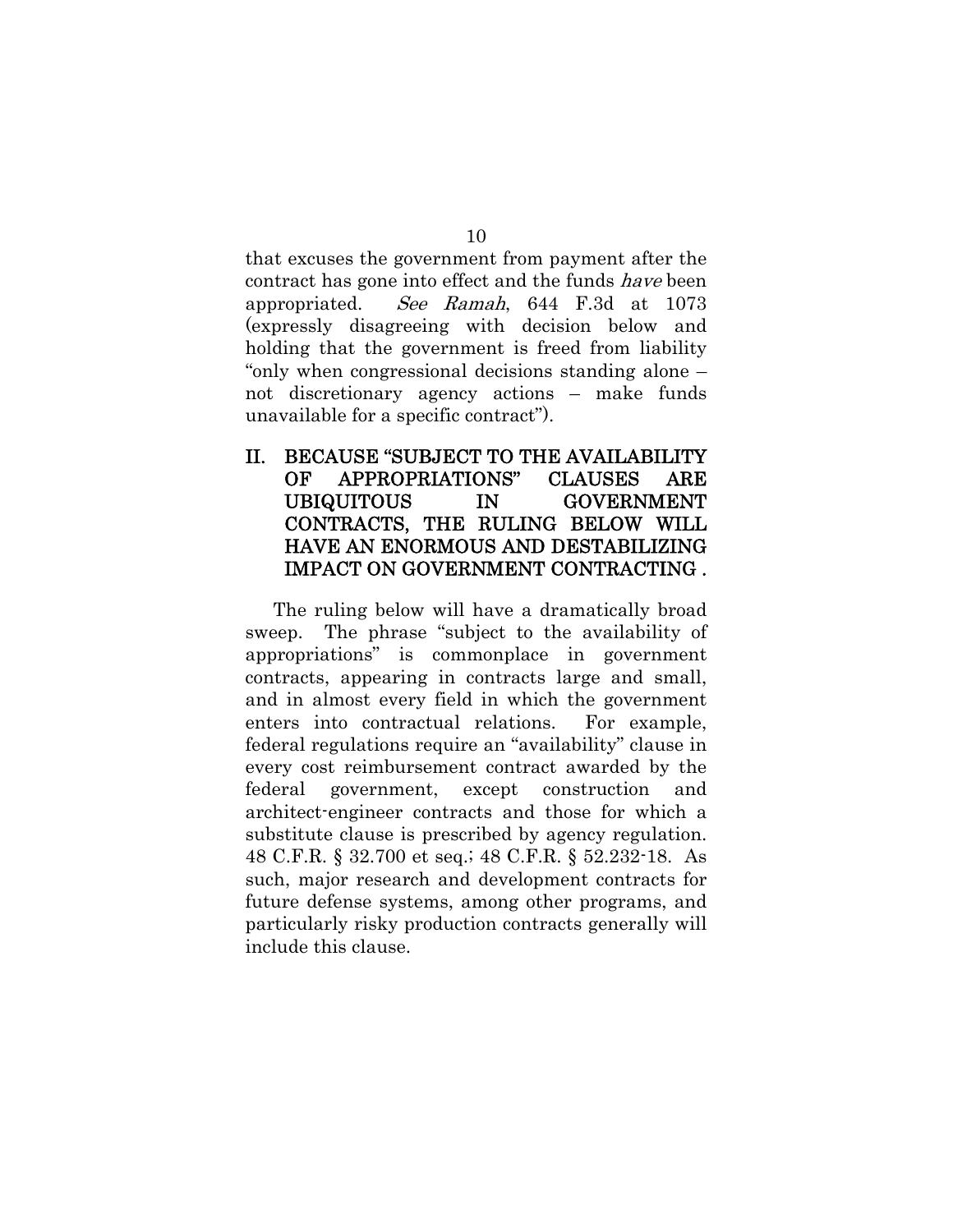In another common use, "availability" clauses are used to permit the government to negotiate and fix the terms of a contract, in advance of actually awarding a contract and in the fiscal year preceding that in which funds for the contract will become legally available, as noted above. See supra at 8-9. The FAR expressly permits contracting officers this flexibility so that basic service, supply, rental, and utility contracts funded with annual appropriations may begin without interruption on the first day of the fiscal year, provided they use a standard FAR clause that subjects the government's liability to the availability of appropriations. 48 C.F.R. § 32.703- 2(a) ("The contracting officer may initiate a contract action properly chargeable to funds of the new fiscal year before these funds are available, provided that the contract includes the clause at 52.232-18, Availability of Funds."). Section 52.232-18 of Title 48 of the Code of Federal Regulations is thus widely used by the government's contracting officers to avoid the need to fix the terms of dozens of contracts on October 1, the first day of the fiscal year.

The effect of the ruling below is also heightened by the fact that most contract disputes are litigated in tribunals governed by the precedents of the Federal Circuit. In particular, the decision below will bind both the Court of Federal Claims and the two boards of contract appeals, which are the exclusive avenues of appeal of a contracting officer's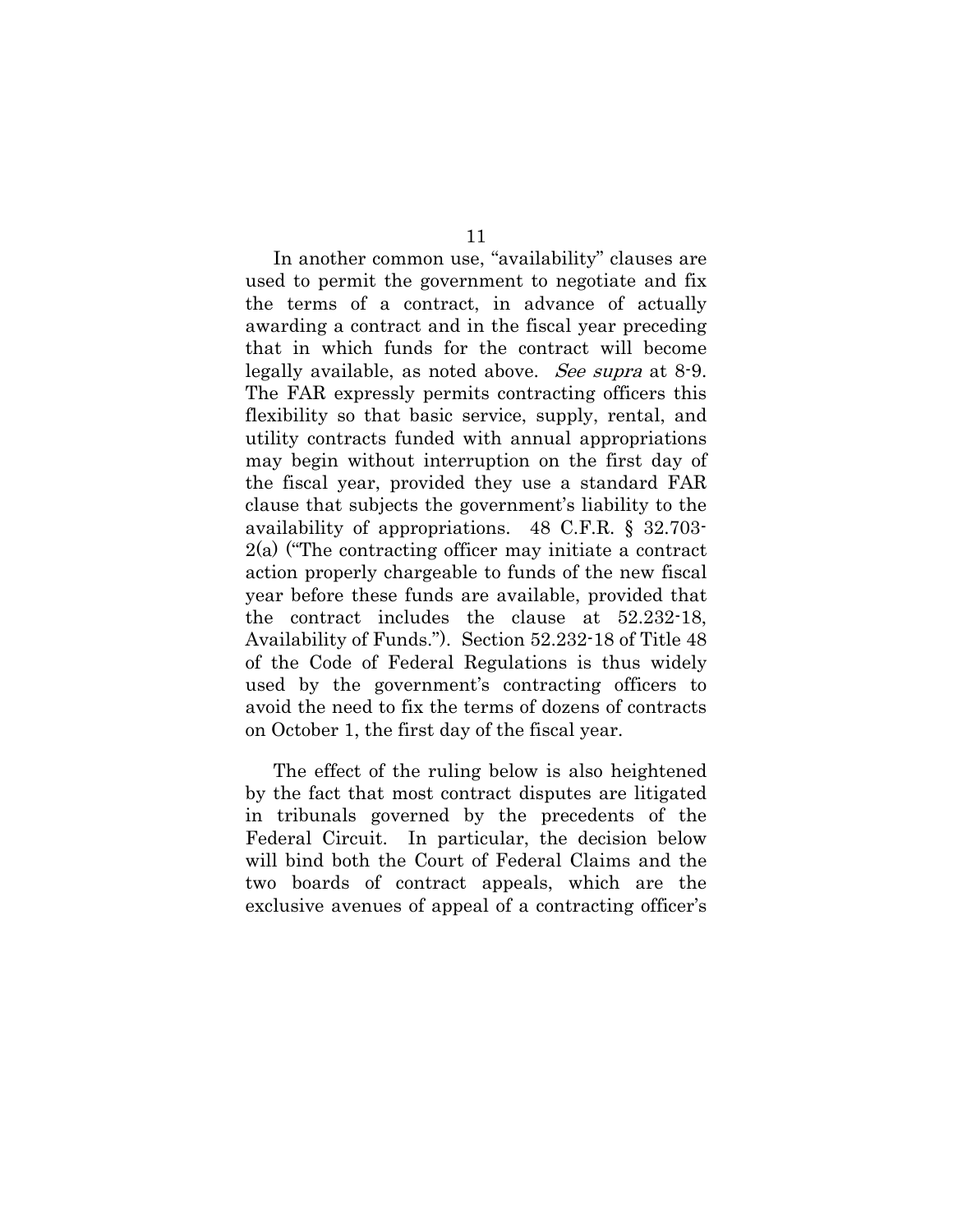final decision under the Contract Disputes Act of 1978 (with minor exceptions), 41 U.S.C. § 7104.5

As a result, the decision below has the potential to be highly destabilizing to government contracts. A contractor has no way of knowing whether the government has chosen to spend a contract's obligated amount on other projects. Responsible firms negotiating with the government will have no choice but to reject the inclusion of such a clause or build a factor into all contract pricing to account for the possibility of the government walking away from its payment obligation with respect to any particular contract. In either case, the government's interests are disserved. In the former, it will threaten its ability to contract in advance of appropriations. In the latter, it will undermine the pricing discounts it enjoys as a result of its reputation as a reliable billpayer. Review is warranted by this Court to avoid this outcome

Finally, review is also warranted because there is a square split on this issue. As just explained, the Federal Circuit is the most important jurisdiction for government contract disputes, but it is not the only jurisdiction that hears them. As noted above, the Tenth Circuit has rejected the reasoning of the

<sup>5</sup> This case presents one of those minor exceptions. The Indian Self-Determination Act, 25 U.S.C. § 450m-1, the statute that authorizes the contracts at issue here, grants concurrent jurisdiction to the district courts, the Civilian Board of Contract Appeals, and the Court of Federal Claims. Most federal contractors may only resort to the Court of Federal Claims or the boards of contract appeals.